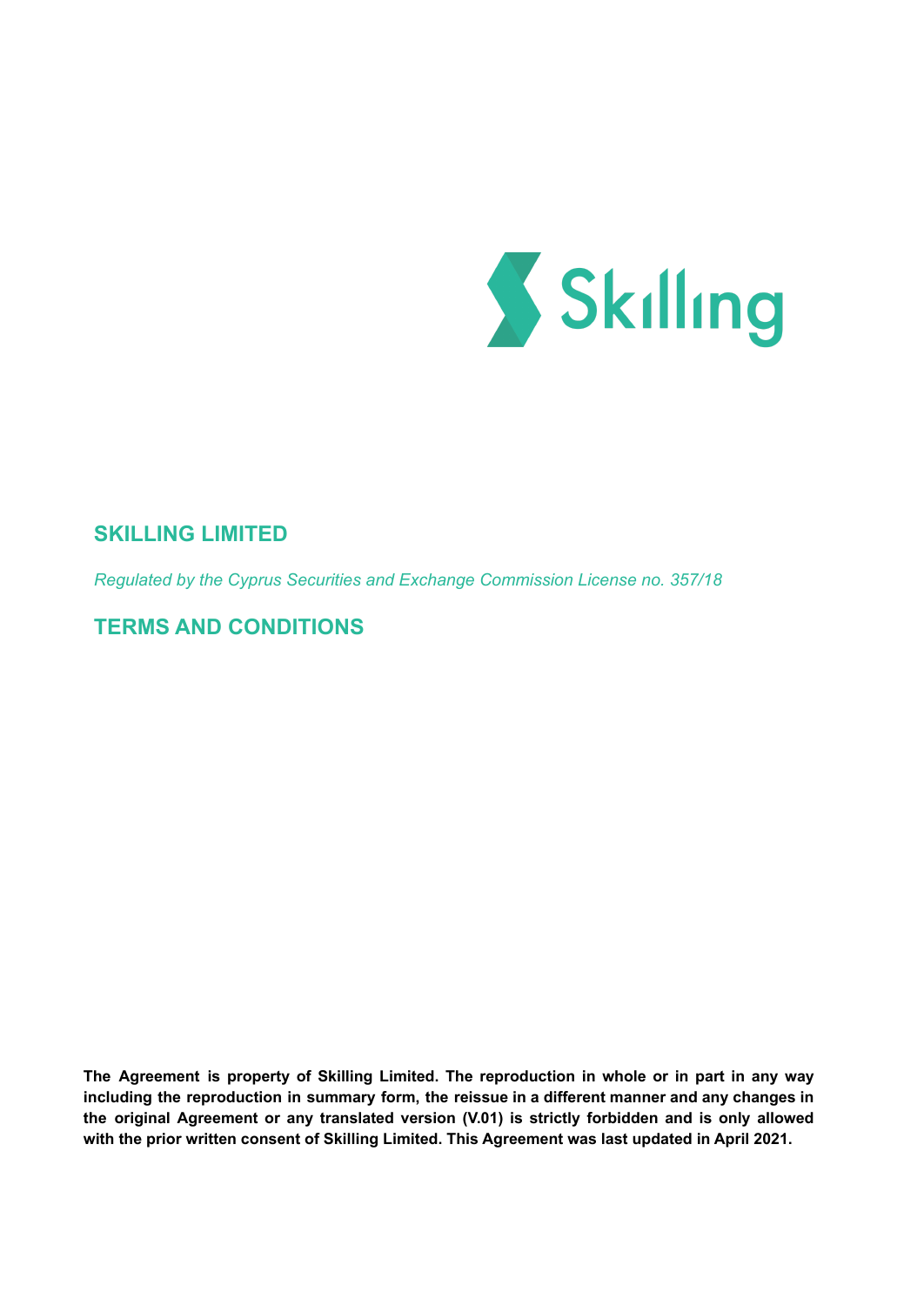## **SCOPE OF AGREEMENT**

#### **INTRODUCTION**

Skilling is a Cyprus Investment Firm ("CIF") registered with the Cyprus Registrar of Companies under registration number HE373524 (hereinafter the "**Company**") authorized and regulated by the Cyprus Securities and Exchange Commission (hereinafter the "**CySEC"**), under authorization number 357/18, and is situated at 62 Athalassas Avenue, 2nd Floor, Office 22, 2012 Strovolos, Nicosia, Cyprus. The Swap-free Account Terms & Conditions ("Terms" or "Agreement") is a supplement to the Client agreement ("General Terms and Conditions") made between our Client (hereinafter referred to as "you" or "your" or in general terms, the "client") and Skilling Limited (Operating under the trading name 'Skilling' henceforth "us", "our", "we" or "Skilling") and any third parties may hereinafter be referred to individually, as "Party" and, collectively, as the "Parties".

## **1. CONSENT AND ACKNOWLEDGEMENT**

1.1. For client protection and satisfaction, you are required to carefully read these Terms as well as our policies and additional information available to you through our website prior to opening a Swap-free Account with us. By default, you must read, agree and accept all the General Terms and Conditions, and any provisions incorporated herein by reference before you establish a business relationship with us (without modifications). You confirm and acknowledge that we reserve the right to amend, alter, modify, delete or add to any of the provisions of these Terms at any time, and your continued use of our trading platform after the publication of any changes shall be considered as your agreement to such modified Terms. If you do not wish to be bound by those changes, you should cease to access and/or use our platforms and services and inform us in writing, immediately.

#### **2. TERMS OF ISLAMIC/ SWAP - FREE ACCOUNT**

2.1. A Swap-free Account designed for those Clients who want to trade without interest. We do not provide any warranty that the Swap-free Accounts comply with the requirements of any beliefs or set of Islamic law.

2.2. You agree that a Swap-free Account does not pay or earn swap or interest on any trades, and your trading account will remain subject to our standard spreads, commissions and other fee charges.

2.3. Swap-free Accounts are to be used in good faith, and clients may not use the Swap-free Account to make profits from swaps or not pay swaps. We prohibit any request for payment of any swap amounts that have been lost as a result of converting your real trading Account(s) into one or more Swap-free Account(s) for the period during which their real trading Account(s) has/have been converted into one or more Swap-free account(s).

2.4. We may, at our sole discretion, revoke, cancel and/or close a Swap-free Account status without having to provide whatsoever explanation or justification. Should we detect that a Swap-free Account is engaged in breach of any form but not limited to: latency arbitrage, fraud, or other forms of abusive trading, you agree that we may take immediate action to: revoke the Swap-free Account status to all live trading accounts that are under fraud suspicion; revoke the swap-free status from any and all standard trading accounts that have been converted to a Swap-free Account; and/or to correct and recover any un-accrued swaps and any related un-accrued/set-off interest expenses or costs pertaining to any and all of your Swap-free Accounts during the period for which such accounts were converted into Swap-free Accounts; and/or close all trading accounts, void all trades carried out in your trading accounts and cancel all profits or losses incurred in your trading accounts.

#### **3. FEATURES AND RATES OF ISLAMIC/ SWAP-FREE ACCOUNTS**

3.1. During the first 5 days your Swap-free Account shall not be charged any fees and/or commissions on major and minor forex, metals, commodities & indices (the "Grace Period"). From the 6th day onward, your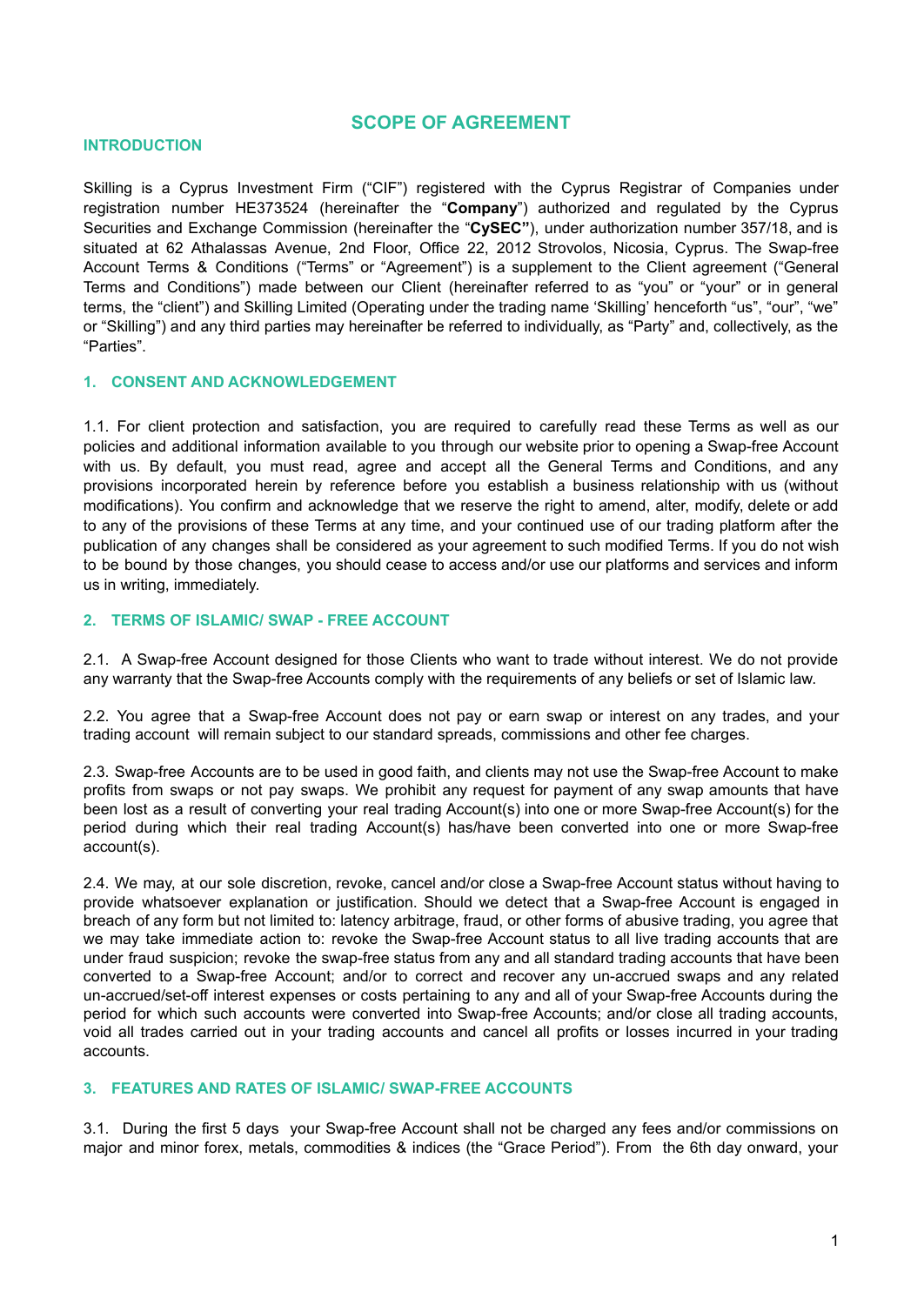account shall be subject to commissions only but no swap-charges. You agree and understand that your Swap-free Account shall be charged on a daily basis as per the table below.

3.2. You further agree that commission-free Grace Period apply for all symbols except for exotic FX, crypto currencies and stocks. The Grace Period allows a Swap-free Account to hold positions overnight without being charged any commission during this period. Once the Grace Period is finished, all symbols will be charged commission.

3.3. You further acknowledge that our minimum spread for each instrument offered may be broadened and/or the commissions charged may be increased for all Swap-free Account and/or swap-free trading features made available on our trading platforms, from time to time.

3.4. We may, at our sole discretion, decide to update the below table with specific charges relating to Swap-free Accounts, and apply, without prior notice, additional commission with respect to ex-dividend payments for CFDs on indices.

| <b>SHARIA ACCOUNTS</b> |                              |                 |                                |  |  |
|------------------------|------------------------------|-----------------|--------------------------------|--|--|
| <b>SYMBOL</b>          | <b>COMMISSION PER LOT \$</b> | <b>LOT SIZE</b> | <b>SWAP-FREE PERIOD (DAYS)</b> |  |  |
| <b>FX</b>              | $-2.5$                       | 100,000         | 5                              |  |  |
| Australia 200          | $-2$                         | $\mathbf 1$     | $\sqrt{5}$                     |  |  |
| EU Stocks 50           | $-1$                         | $\mathbf{1}$    | $\overline{5}$                 |  |  |
| France 40              | $-1$                         | $\mathbf{1}$    | $\overline{5}$                 |  |  |
| S&P 500                | $-1$                         | $\mathbf 1$     | $\sqrt{5}$                     |  |  |
| NASDAQ 100             | $-2$                         | $\mathbf{1}$    | 5                              |  |  |
| DOWJONES 30            | $-4$                         | $\mathbf{1}$    | $\mathbf 5$                    |  |  |
| China A50              | $-3$                         | $\mathbf{1}$    | $\sqrt{5}$                     |  |  |
| Germany 30             | $-2$                         | 1               | $\sqrt{5}$                     |  |  |
| Hong Kong 50           | $-1$                         | $\mathbf 1$     | $\sqrt{5}$                     |  |  |
| Italy 40               | $-3$                         | $\mathbf 1$     | $\overline{5}$                 |  |  |
| Japan 225              | $-1$                         | $\mathbf 1$     | $\overline{5}$                 |  |  |
| Netherlands 25         | $-1$                         | $\mathbf 1$     | $\sqrt{5}$                     |  |  |
| Singapore Index        | $-1$                         | $\mathbf{1}$    | 5                              |  |  |
| Spain 35               | $-1$                         | $\mathbf 1$     | $\sqrt{5}$                     |  |  |
| Switzerland 20         | $-1$                         | $\mathbf{1}$    | $\mathbf 5$                    |  |  |
| <b>UK 100</b>          | $-1$                         | $\mathbf{1}$    | $\overline{5}$                 |  |  |
| Gold                   | $-2$                         | 10              | $\sqrt{5}$                     |  |  |
| Silver                 | $-2$                         | 500             | $\overline{5}$                 |  |  |
| WTI                    | $-2$                         | 50              | $\sqrt{5}$                     |  |  |
| <b>Brent</b>           | $-2$                         | 50              | $\sqrt{5}$                     |  |  |
| <b>Bitcoin</b>         | $-40$                        | $\mathbf{1}$    | $\pmb{0}$                      |  |  |
| Litecoin               | $-0.5$                       | $\mathbf{1}$    | $\pmb{0}$                      |  |  |
| Ethereum               | $-2$                         | $\mathbf{1}$    | $\mathbf 0$                    |  |  |
| <b>BTCcash</b>         | $-1$                         | $\mathbf{1}$    | $\pmb{0}$                      |  |  |